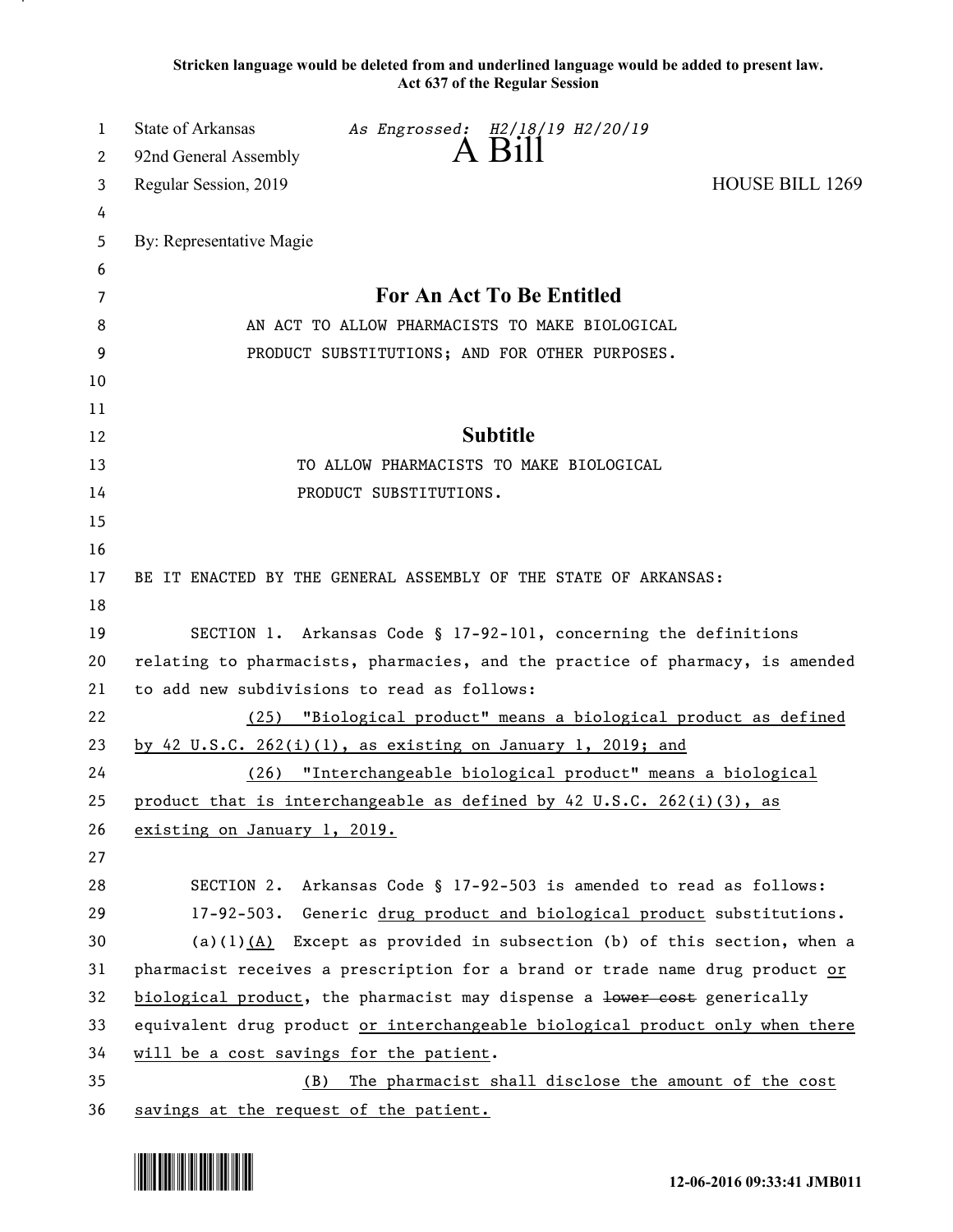12-06-2016 09:33:41 JMB011 (2) The total amount charged for the substituted generically equivalent drug product or interchangeable biological product or for dispensing the drug product or biological product shall not exceed the amount normally and regularly charged under comparable circumstances by the pharmacist for that drug product or biological product or for the dispensing of that drug product or biological product. (3) A pharmacist may not dispense a drug product or interchangeable biological product with a total charge that exceeds the total charge of the drug product or biological product originally prescribed unless agreed to by the purchaser. (b) The pharmacist shall not dispense a generically equivalent drug product or interchangeable biological product under subsection (a) of this section if: (1) The prescriber, in the case of a prescription in writing signed by the prescriber, indicates in his or her own handwriting by name or initial that no substitution shall be made; (2) The prescriber, in the case of a prescription other than one in writing signed by the prescriber, expressly indicates that the prescription is to be dispensed as communicated; (3) The person for whom the drug product or biological product is prescribed indicates that the prescription is to be dispensed as written or communicated; or (4) The Arkansas State Board of Pharmacy has determined that the drug product or biological product should not be substituted and has notified all pharmacists of that determination. (c)(1) The Arkansas State Board of Pharmacy shall determine which drugs are generically equivalent and which biological products are interchangeable biological products as defined in § 17-92-101, relying on standards scientifically supported and generally accepted in the field of pharmacy, and shall notify each licensed pharmacist and the Arkansas State Medical Board of this determination. (2) In making this determination, the Arkansas State Board of Pharmacy may use a nationally recognized reference source that meets the requirements of this act, notifying each licensed pharmacist and the Arkansas State Medical Board of the reference source to be used and any additions or deletions the Arkansas State Board of Pharmacy may make in its discretion.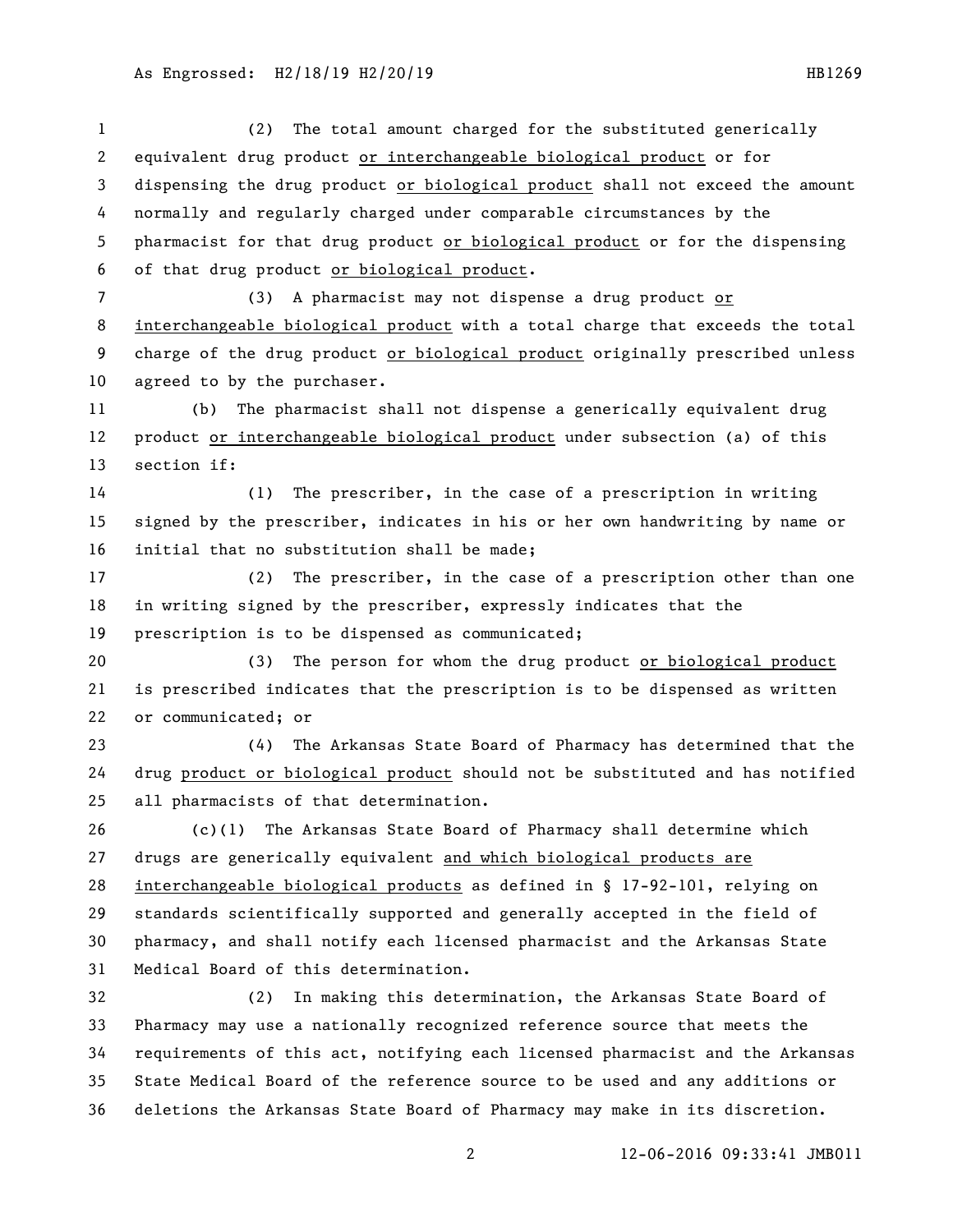As Engrossed: H2/18/19 H2/20/19 12010 12010 12020 12030 12040 12040 12050 12060 12070 12080 12080 12080 12080

| 1  | (d)(1) Within five (5) business days after dispensing an                      |
|----|-------------------------------------------------------------------------------|
| 2  | interchangeable biological product that has been substituted for a biological |
| 3  | product, the dispensing pharmacist or his or her designee shall record the    |
| 4  | specific interchangeable biological product provided to the patient,          |
| 5  | including without limitation the name of the interchangeable biological       |
| 6  | product and the manufacturer of the interchangeable biological product.       |
| 7  | The record shall be electronically accessible to the<br>(2)                   |
| 8  | prescriber through:                                                           |
| 9  | An interoperable electronic medical records system;<br>(A)                    |
| 10 | (B)<br>An electronic prescribing technology;                                  |
| 11 | A pharmacy benefit management system; or<br>(C)                               |
| 12 | A pharmacy record.<br>(D)                                                     |
| 13 | If requested by a prescriber, a pharmacist shall communicate<br>(3)           |
| 14 | to the prescriber within five (5) business days using facsimile, telephone,   |
| 15 | electronic transmission, or other prevailing means that an interchangeable    |
| 16 | biological product has been dispensed.                                        |
| 17 | (4) A communication is not required when:                                     |
| 18 | (A) An interchangeable biological product does not exist                      |
| 19 | for the prescribed biological product; or                                     |
| 20 | (B) A refill prescription for a biological product is not                     |
| 21 | substituted with an interchangeable biological product on a subsequent        |
| 22 | filling of the prescription.                                                  |
| 23 | The pharmacist or pharmacy shall maintain a record of<br>(5)                  |
| 24 | biological products dispensed for at least two (2) years.                     |
| 25 | Under subdivision $(d)(2)$ of this section, the dispensing<br>(6)             |
| 26 | pharmacist or prescriber is not:                                              |
| 27 | Required to show proof that a prescriber has access to<br>(A)                 |
| 28 | the record in any type of payment audit conducted by a payer or pharmacy      |
| 29 | benefit manager; or                                                           |
| 30 | Subject to disciplinary action or civil penalties for<br>(B)                  |
| 31 | failure to ensure that the record is accessible or for failure to access the  |
| 32 | <u>record.</u>                                                                |
| 33 |                                                                               |
| 34 | Arkansas Code § 17-92-505 is amended to read as follows:<br>SECTION 3.        |
| 35 | $17 - 92 - 505$ .<br>Labeling.                                                |
| 36 | The pharmacist filling a prescription for dispensing to an<br>(a)(1)          |

12-06-2016 09:33:41 JMB011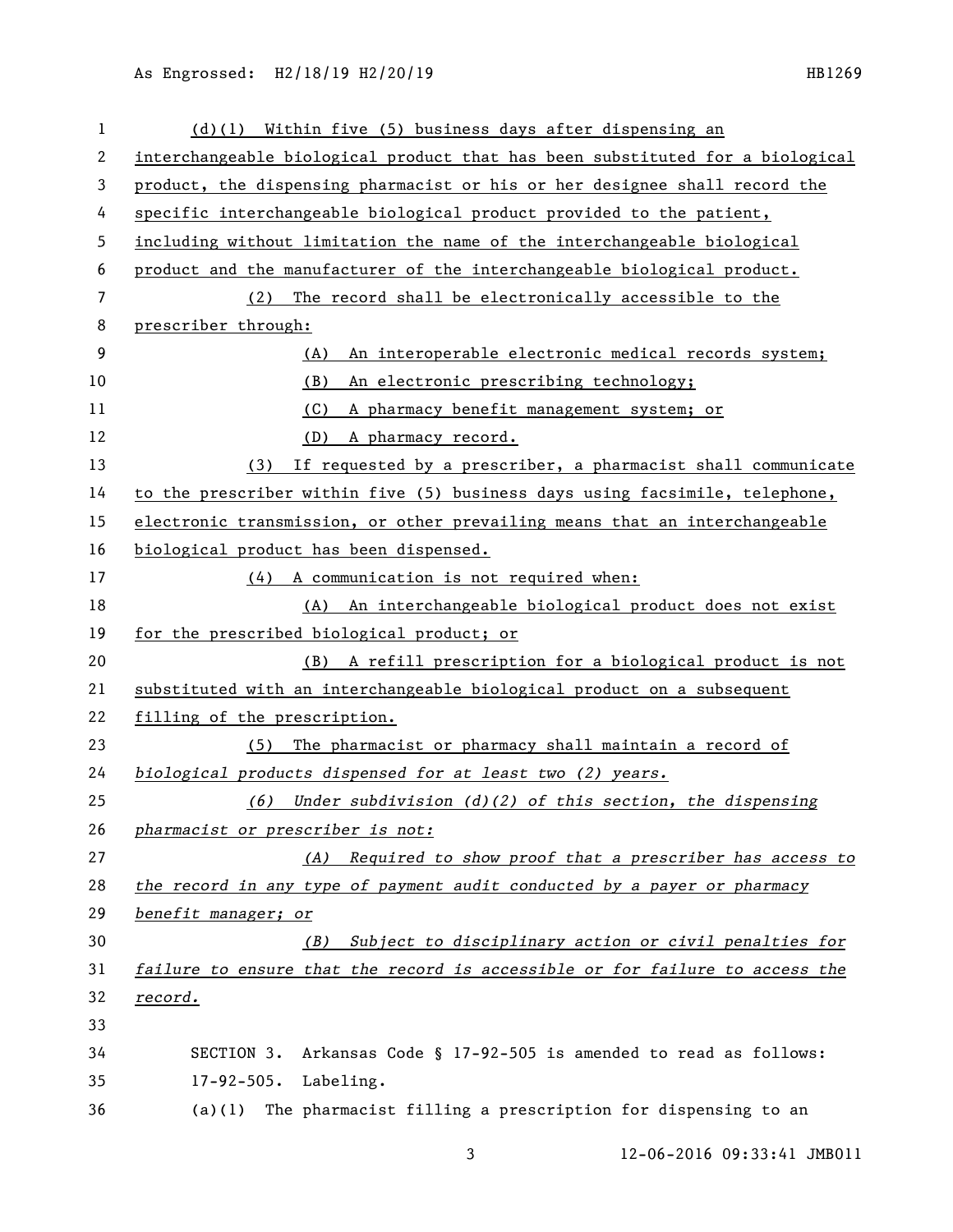ultimate patient may affix to the container a label showing: (A) The pharmacy name, address, and telephone number; (B) The date of dispensing; (C) The serial number of the prescription; (D) The name of the patient; (E) The name of the prescribing practitioner; (F) Either: 8 (i) The trade name of the medication drug product, if any, or the generic name and identity of the manufacturer of the dispensed 10 medication drug product, if the medication drug product appears generically listed on the drug formulary list as established by this subchapter; or 12 (ii) In the case of a biological product, the trade name of the biological product, if any, or the proper name of the biological product and identity of the manufacturer of the dispensed biological product; (G) The strength per unit dose of the medication; (H) The quantity of the medication; and 17 (I) Directions for use. (2) If a pharmacist dispenses a generically equivalent product or interchangeable biological product, the person for whom the medication is 20 prescribed shall be informed  $\frac{1}{p}$  before dispensing or the label should appropriately indicate the substitution. 22 (3) However, this subsection shall This subsection does not apply to the dispensing of medication to inpatients in hospitals. 24 (4) Further, in an appropriate manner, In the case of dispensing a drug product or biological product, the prescribing practitioner may indicate that the name, manufacturer, and strength of the medication dispensed shall be deleted from the label. 28 (b) Any authorized person filling a prescription An authorized person who fills a prescription for dispensing to an ultimate patient shall affix to the container a label showing: (1) the The trade name of the medication or the generic name of 32 the medication unless directed to the contrary by the physician. Failure to comply with this subsection shall be grounds for disciplinary action. prescribing practitioner; or (2) The trade name, if any, or the proper name of the biological product unless directed to the contrary by the prescribing practitioner.

12-06-2016 09:33:41 JMB011